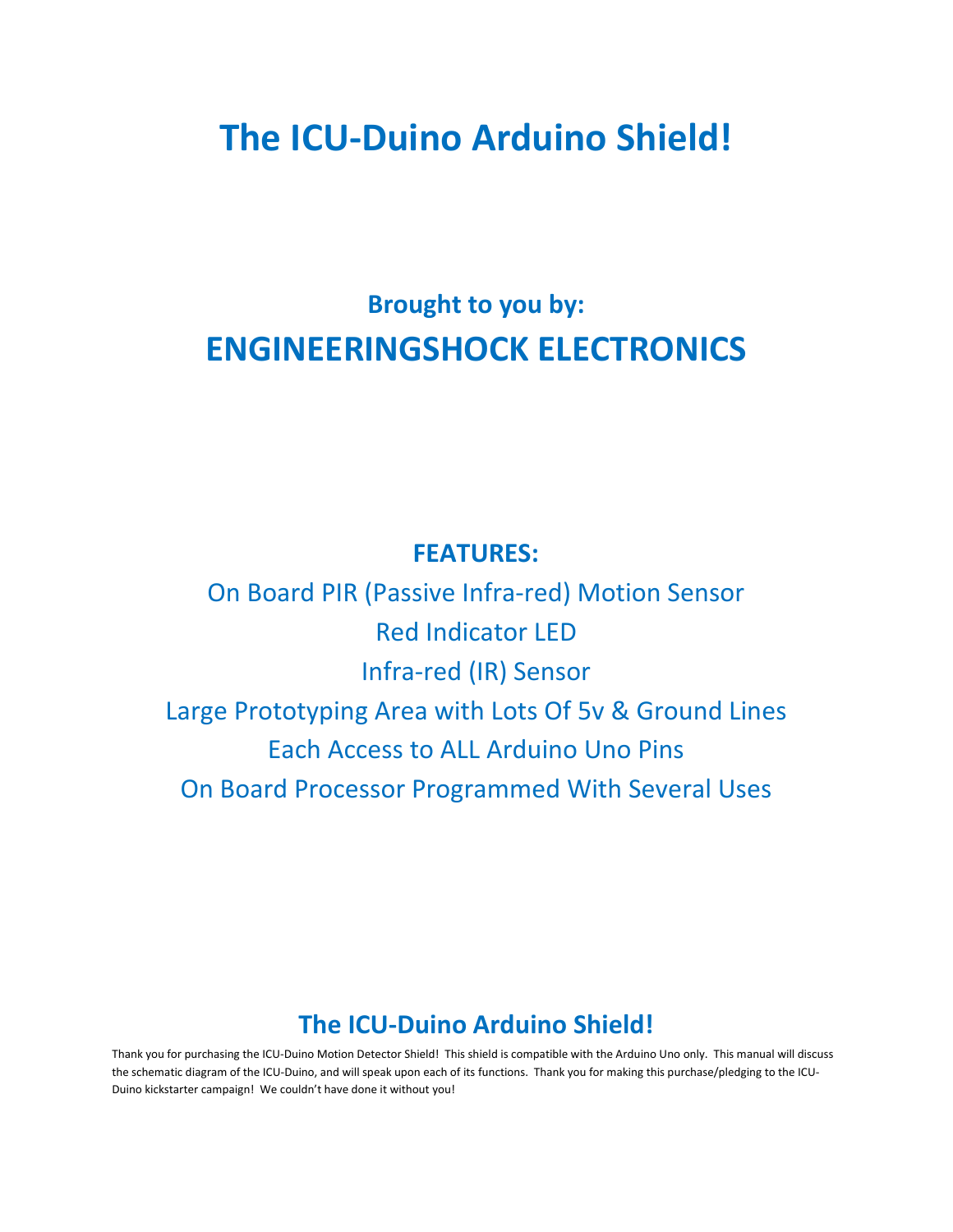| PIR Sensor Communicates with a 1602A LCD - Activate With Remote!10                      |  |
|-----------------------------------------------------------------------------------------|--|
| Using A PIR Sensor, Infrared Remote Control, Relay Board, Resistor-Based Keypad & 1602A |  |
|                                                                                         |  |
|                                                                                         |  |
|                                                                                         |  |

## **Included Parts (Parts Vary Depending On Purchase):**

1x ICU-Duino Assembly or DIY Electronics Kit (Components Included)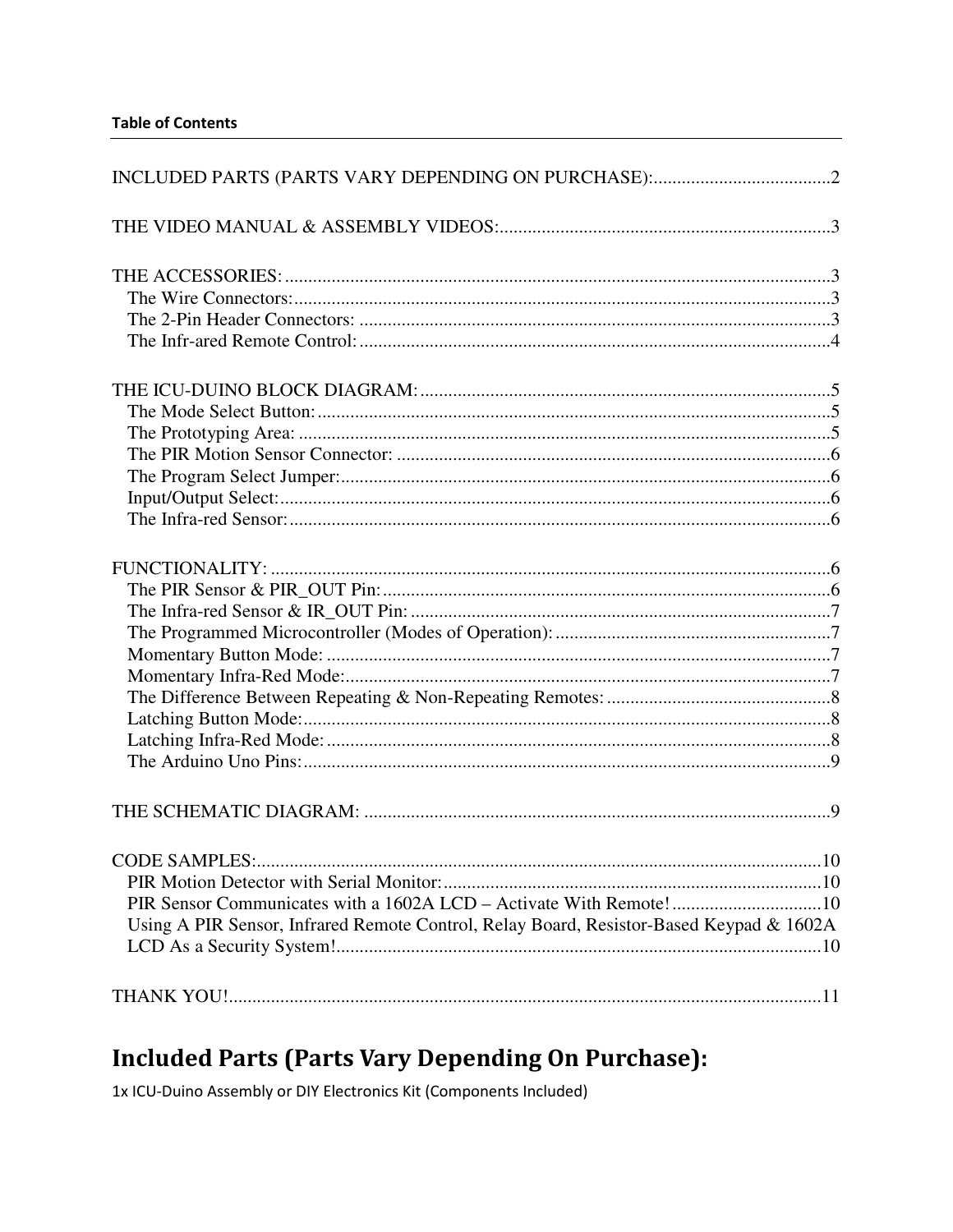10x Female-Female Wire connectors 1x 2-pin Jumper 1x Infra-Red Remote Control Bonus Parts Package (Only Available To Those Who Pledged For This Package): 1x Active-Low Relay Board 1x Resistor Based Keypad 1x 1602A LCD 1x 100 Ohm Resistor 1x 4.7k Ohm Resistor

## **The Video Manual & Assembly Videos:**

I'm a visual person. The below manual gets down to the nitty-gritty, but the video manual really shows you the hands-on approach. I cover all functionality and all hook-up instructions for both versions of the board in this video. Please take the time to watch it. I've also enclosed the assembly videos for those of you who are building from scratch. Part lists are talked about in these videos.

**Video Manual:**  https://www.youtube.com/watch?v=2CkByD4GU0U **Assembly Video:**  https://www.youtube.com/watch?v=EosEb8gEfWA

### **The Accessories:**

#### *The Wire Connectors:*

These wire connectors allow for you to make connections between the ICU-Duino and an Arduino Uno. As well, you can use them to connect between your Arduino Uno and other peripherals, such as LCDs, relays, keypads, etc.



#### *The 2-Pin Header Connectors:*

You will need one of these bad-boys to choose between program#1 and program#2 by selecting PG1 and PG2 on the program jumper.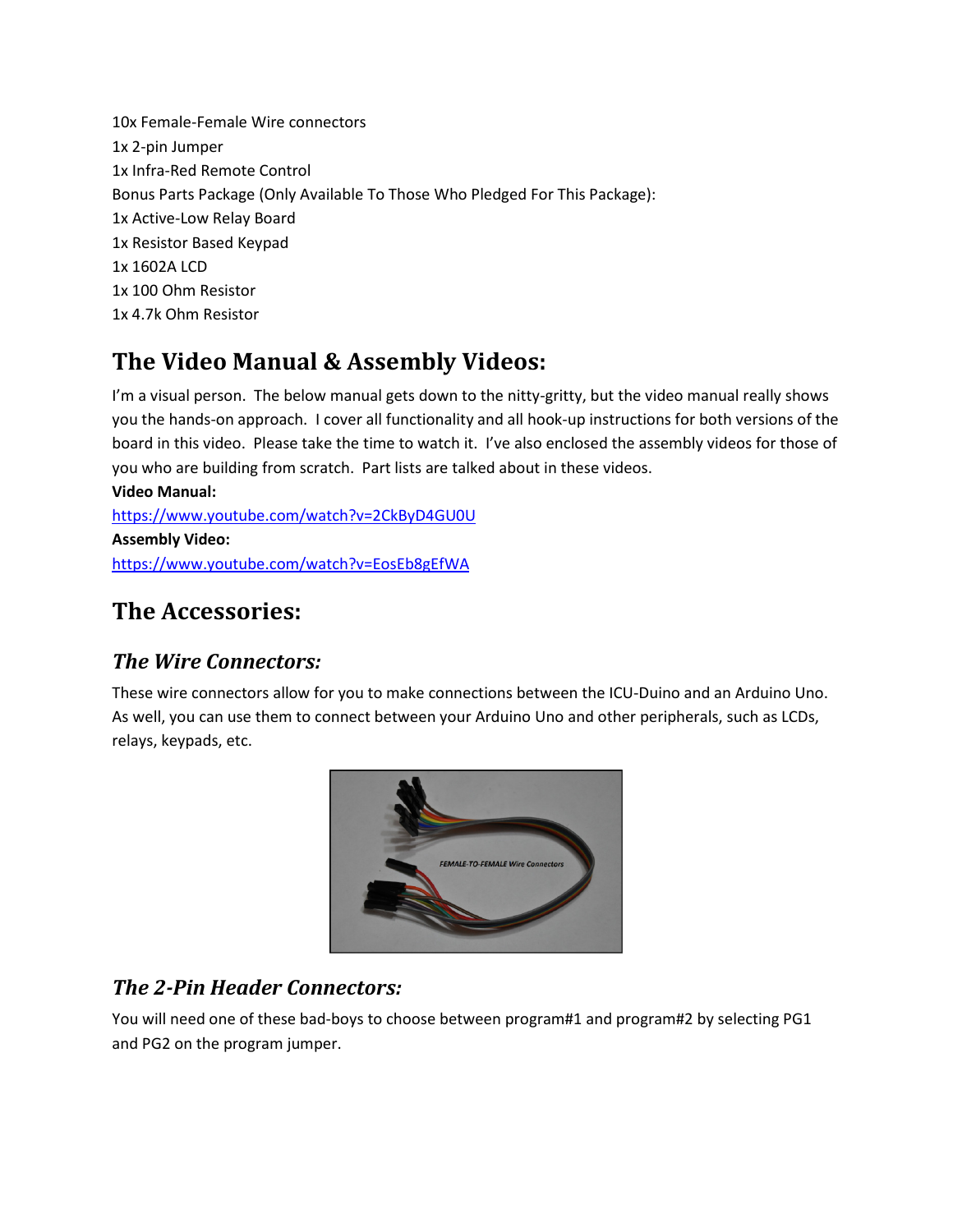

#### *The Infr-ared Remote Control:*

This remote is a simple 38kHz Infra-red non-repeating remote control. It has 21x buttons. You can use your own infra-red remote control, but not all remote controls will be compatible with the ICU-Duino. This specific remote is 100% compatible with this set, and comes with its own battery. In order to apply power to this remote, you will need to remove the plastic tab on the back of the remote. This tab acts as an insulator between the battery and the power terminals on the inside of the remote. Once you remove this tab, your remote will be powered and ready to go. This remote requires a single CR2032 3v battery. You can pick up packs of three from any dollar store for a buck.

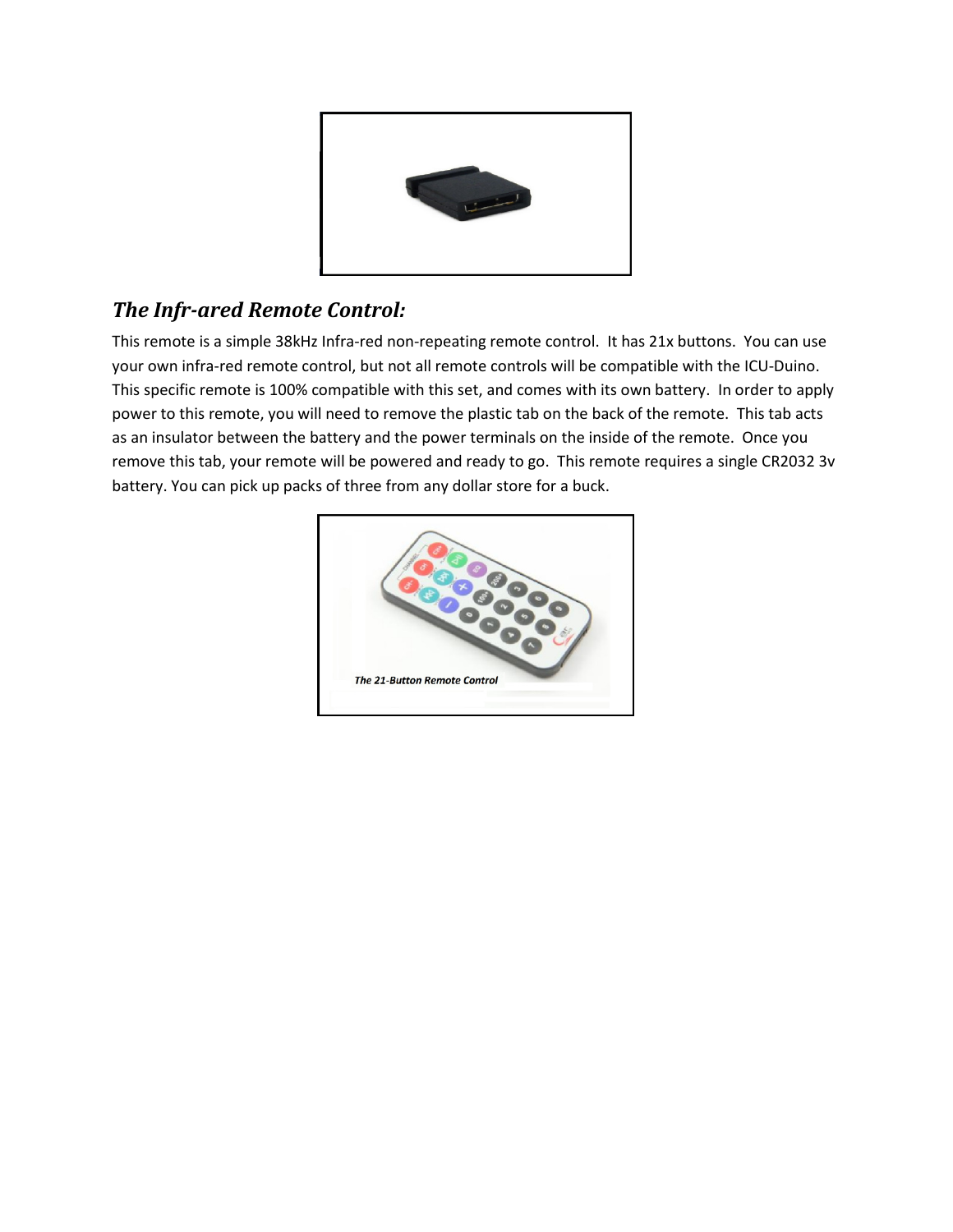## **The ICU-Duino Block Diagram:**



#### *The Mode Select Button:*

The mode select button "SEL" has two main functions. First of all, each program offered by the microcontroller has two options; button mode, and IR mode. If you power up the ICU-Duino in either of these modes, and you're holding down the SEL button at the same time, then you will be in either button-momentary mode, or button-latching mode. We will discuss this in the "Functionality" Section of this document. When you are in a button mode, the SEL button acts to keep the OUTPUT pin high for as long as you hold the SEL button down in momentary mode, and to toggle the state of the OUTPUT pin in latching mode. If you find this explanation a little bit confusing, it is all covered in the video manual, and we will he discussing the functions in detail in the "Functionality" section of this document.

#### *The Prototyping Area:*

The prototyping area allows for you to solder in your own circuits. There is a decent amount of space available to you. As well, one side of the prototyping area yields a regulated 5v rail. At the opposite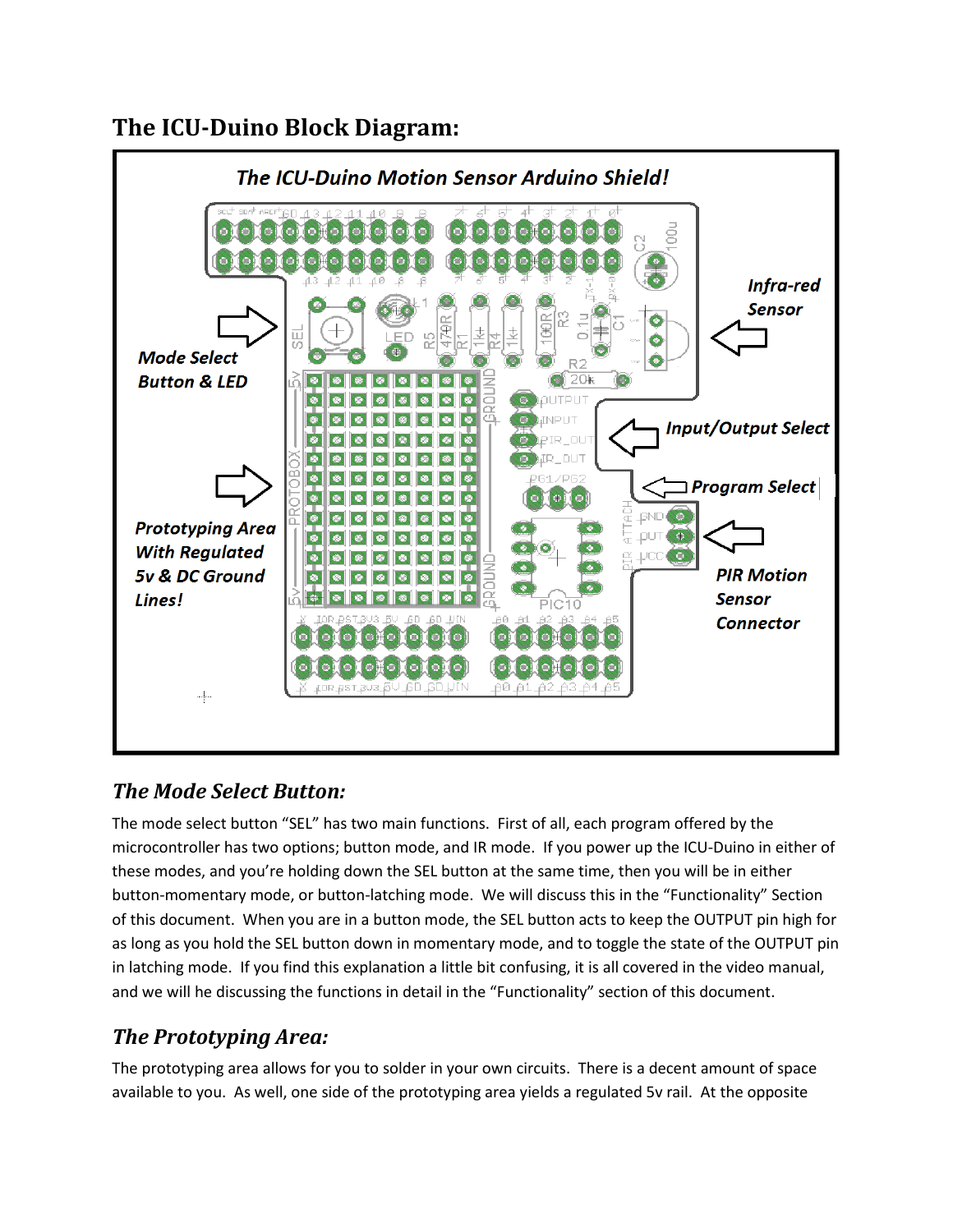end, there is a DC ground rail. These rails offer you extra power connections to external devices, such as LCD, relay boards, etc.

#### *The PIR Motion Sensor Connector:*

You won't need to worry much about this area unless you are soldering your ICU-Duino together yourself. This little area is where the PIR sensor is soldered to. The PIR motion sensor module has a power supply pin (VCC), a ground pin (GND), and a signal pin (OUT).

#### *The Program Select Jumper:*

This 3-pin header allows for us to choose between program#1 (PG1 – Momentary Mode), and program#2 (PG2 – Latching Mode). To choose PG1, take your 2-pin jumper and short the middle and left pins together. To choose PG2, take your 2-pin jumper and short the middle and right pins together. We will discuss the modes of operation in the "Functionality" section of this document.

#### *Input/Output Select:*

This 4-pin header is a signal line that allows for you to connect to the output of the PIR sensor, the Infrared (IR) sensor, the single INPUT of the microcontroller, and the single OUTPUT of the microcontroller. The output of the PIR sensor is labelled "PIR\_OUT". The output of the IR sensor is labelled "IR\_OUT". The input pin of the microcontroller is labelled "INPUT", and the output of the microcontroller is labelled "OUTPUT".

#### *The Infra-red Sensor:*

This little guy detects signals coming from infra-red remote controls. It is compatible with remotes that offer signals modulated at 38kHz. If you purchased a version of this set that included the Infra-red remote control, then you already have a compatible remote! Take some time to try remote that you have around the house! You might have a few compatible remotes lying around.

## **Functionality:**

The ICU-Duino offers several functions that act to compliment the Arduino Uno. We will be discussing these functions in this section.

#### *The PIR Sensor & PIR\_OUT Pin:*

The passive infra-red (PIR) sensor is a small module with a white fresnel lens connected to it. It is soldered to the board. The PIR sensor detects the infra-red signature coming off of the human body. If you are standing on front of this sensor after it has been calibrated, and you stay very still, then the sensor will "get used to you". If you move again, it will detect you. As long as the sensor is not blocked by anything, it should be able to detect human presence from all directions. There are two variable resistors on the side of the PIR sensor. These variable resistors are used to calibrate sensitivity.

One of the first things you should do when you power your ICU-Duino up for the first time is to take the output of the PIR sensor, which is the PIR\_OUT pin, and connect it to the LED pin. The LED is a visual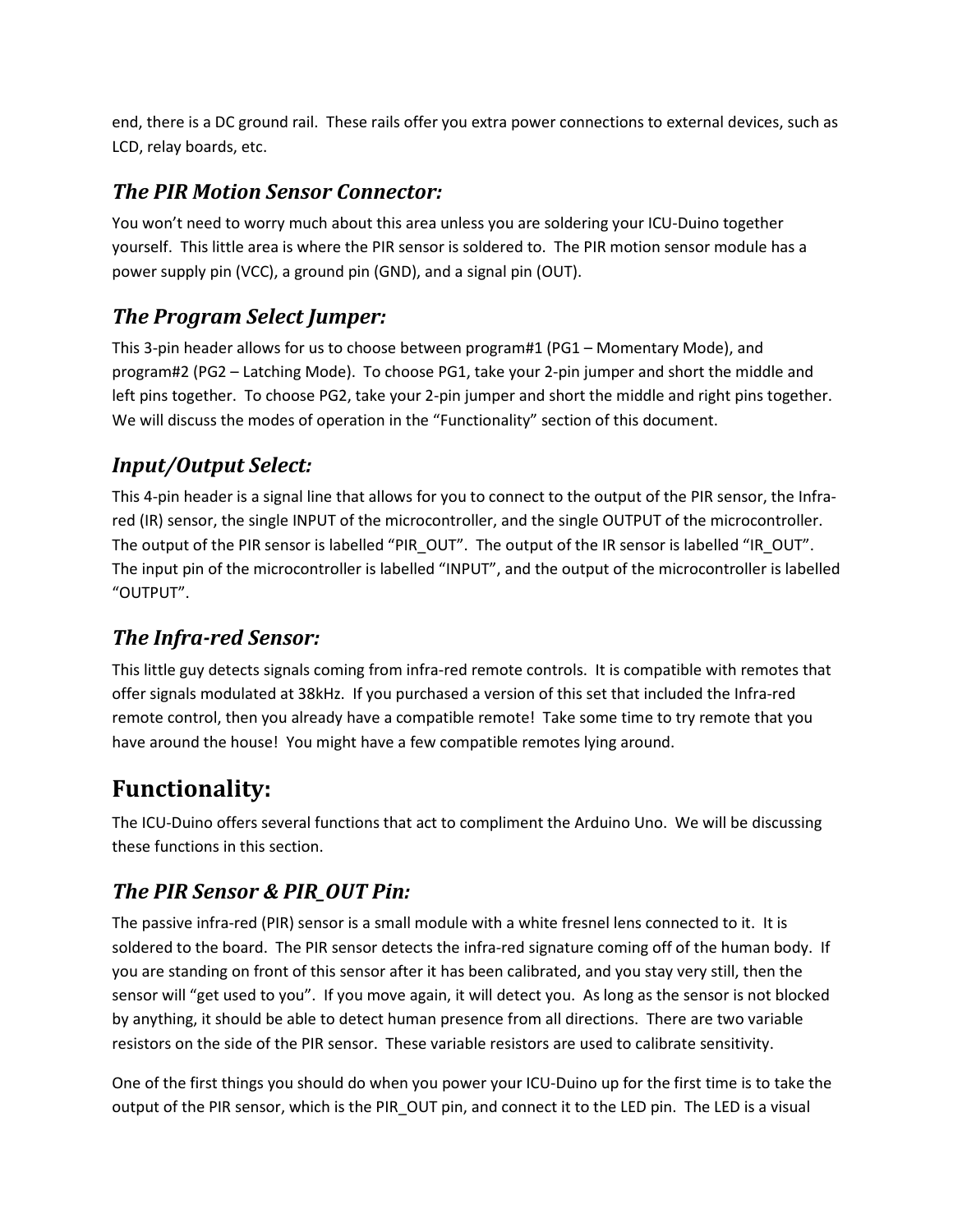indicator, and is really helpful when calibrating the PIR output. As soon as you power your device on, it is important to know that the output of the PIR sensor is unstable for 10-15 seconds. After this time elapses, it acts as it should. To calibrate, connect the PIR-OUT pin to the LED pin, power the unit up and wait for at least 15 seconds. From there, the LED should light up when it detects a human presence. However, it the LED stays lit up, or never lights up, or simply is acting odd, then you need to play around with the two variable resistors on the underside of the PIR sensor. One variable resistor determines sensitivity while the other determines how long the output will stay high for when motion is detected. If you look at the PIR sensor with the white lens facing up, then the variable resistor on the left is for sensitivity and the other is for the time setting.

The white Fresnel lens acts to filter out ambient light, and protects against false triggers.

#### *The Infra-red Sensor & IR\_OUT Pin:*

The output of the infra-red sensor is normally high, and is only puled low when signals are received from a compatible remote control. When a signal is received, the output is pulsed low many, many times a second. To test this, you'll need either an oscilloscope, or a good eye. If you take a female-female wire connector and connect it between the IR\_OUT pin and the LED pin, then the LED will light up. It will flicker quickly if you aim a remote control at the IR sensor and press a button. We will be using the output of the IR sensor in conjunction with our programmed microcontroller, which we will talk about right now.

#### *The Programmed Microcontroller (Modes of Operation):*

The programmed Microcontroller (MCU) has several modes of operation; or rather two modes of operation, and two sub-modes of operation. Confused? Don't be. I'll be explaining in detail. In order to select the required mode of operation, you will need to use the program jumper and the SEL button.

#### *Momentary Button Mode:*

To enter into this mode, you'll need to have the 2-pin header shorting the PG1 pins. You will also need to be holding down the SEL button during power up. After you have the PG1 pins shorted, hold down the SEL button and apply power to your Arduino Uno. You will now be in Momentary button mode. To test this mode, take a female-female wire connection and connect the OUTPUT pin to the LED pin. From here on in, when you press the SEL button, the output of the LED will go from low to high, or rather, from off to on for as long as you hold the button down. As soon as you let go, the LED goes from high to low, or from on to off. This signal is de-bounced. When you press a button, there is always a short time where there is signal bounce, but not in this mode! You can program your code to work around this, but this signal is free of mechanical bounce.

#### *Momentary Infra-Red Mode:*

Before we do anything, take another female-female wire connector and connect the INPUT pin to the IR OUT pin. We are now taking the output of the IR receiver and feeding it to the input of the programmed microcontroller. The OUTPUT pin should already be connected to the LED. In this mode,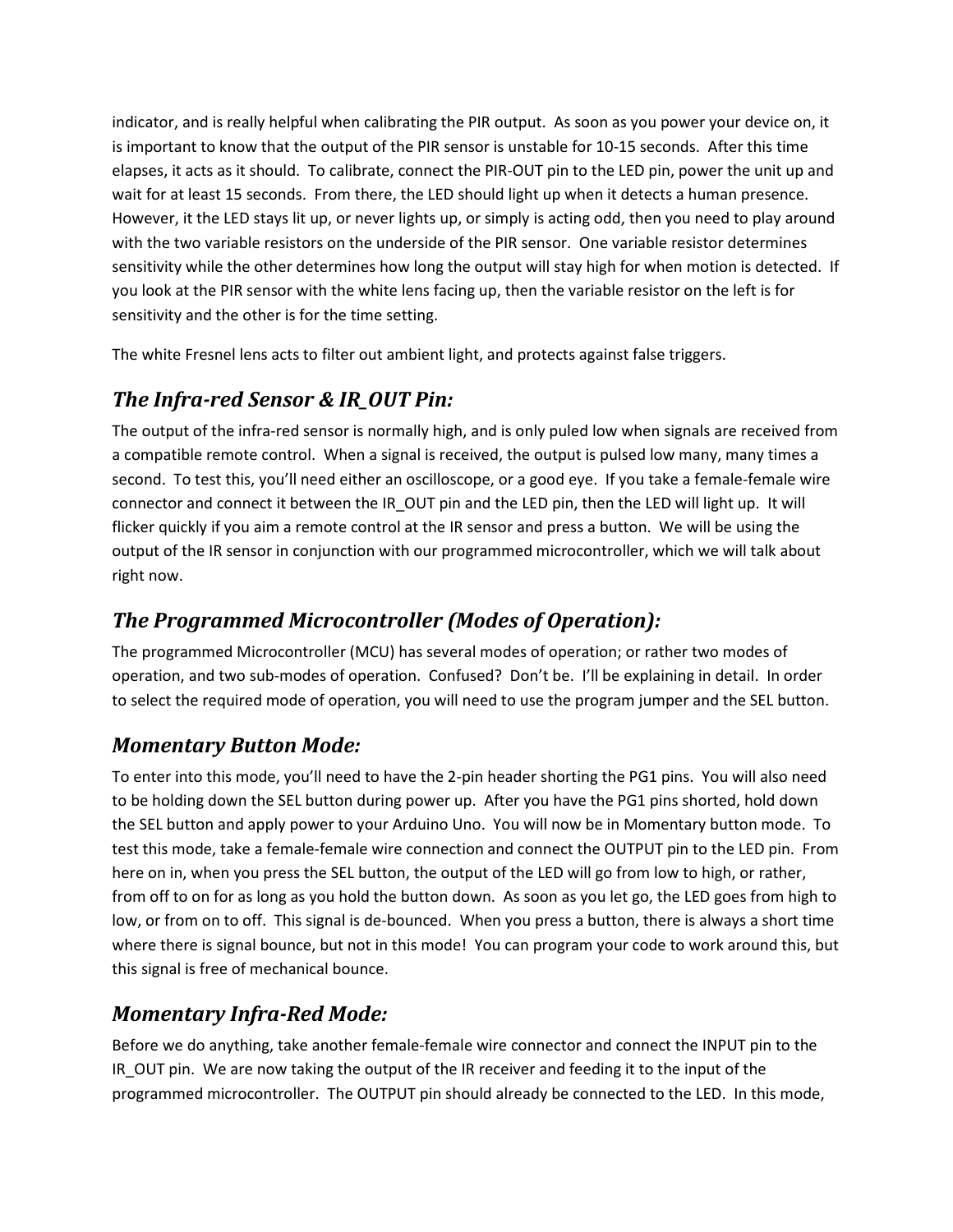the SEL button is not used, and will not work for anything. We will be using the remote control to create short single pulses.

To enter into this mode, you'll need to have the 2-pin header shorting the PG1 pins. **DO NOT HOLD DOWN THE SEL BUTTON DURING POWER UP!!!** After you have the PG1 pins shorted, simply power the unit up. As you can see, the button no longer serves any purpose. Take a compatible infra-red remote control and aim it at the IR receiver. If you have a non-repeating remote, simply press a button once, then let go. The LED should turn on, then off shortly after. If you want to keep the output on for a longer duration with a non-repeating remote, then you have to continuously press a button. Any button.

If you have a repeating remote control, and you are in Momentary Infra-red mode, then all you have to do is press and hold down any button. As long as you are holding this button down, the LED will be on. When you let go, it will turn off. This is a single uninterrupted pulse. Please see the video manual if I am causing you some confusion.

#### *The Difference Between Repeating & Non-Repeating Remotes:*

In non-repeating remotes, when you press a button, the remote sends a signal one time. In repeating remotes, when you press a button, the remote sends that specific signal continuously.

#### *Latching Button Mode:*

To enter into this mode, you'll need to have the 2-pin header shorting the PG2 pins. You will also need to be holding down the SEL button during power up. After you have the PG2 pins shorted, hold down the SEL button and apply power to your Arduino Uno. You will now be in latching button mode. To test this mode, take a female-female wire connection and connect the OUTPUT pin to the LED pin. From here on in, when you press the SEL button, the output of the LED will toggle states every time you press the SEL button. For instance, when you first power your unit on in this mode, the LED will be off. If I press the SEL button once, then the output signal (sent to the LED) will turn on, or rather go from 0v to 5v. It will stay in that state until you press the SEL button again. At which time, the output will go from high to low; the LED will turn off. Every time you press the SEL button, the signal will toggle states.

#### *Latching Infra-Red Mode:*

Before we do anything, take another female-female wire connector and connect the INPUT pin to the IR\_OUT pin. We are now taking the output of the IR receiver and feeding it to the input of the programmed microcontroller. The OUTPUT pin should already be connected to the LED. In this mode, the SEL button is not used, and will not work for anything. We will be using the remote control to toggle states. This mode of operation is very similar to the latching button mode, only we use the IR remote control to toggle states.

To enter into this mode, you'll need to have the 2-pin header shorting the PG2 pins. DO NOT HOLD DOWN THE SEL BUTTON DURING POWER UP!!! After you have the PG2 pins shorted, simply power the unit up. As you can see, the button no longer serves any purpose. Take a compatible infra-red remote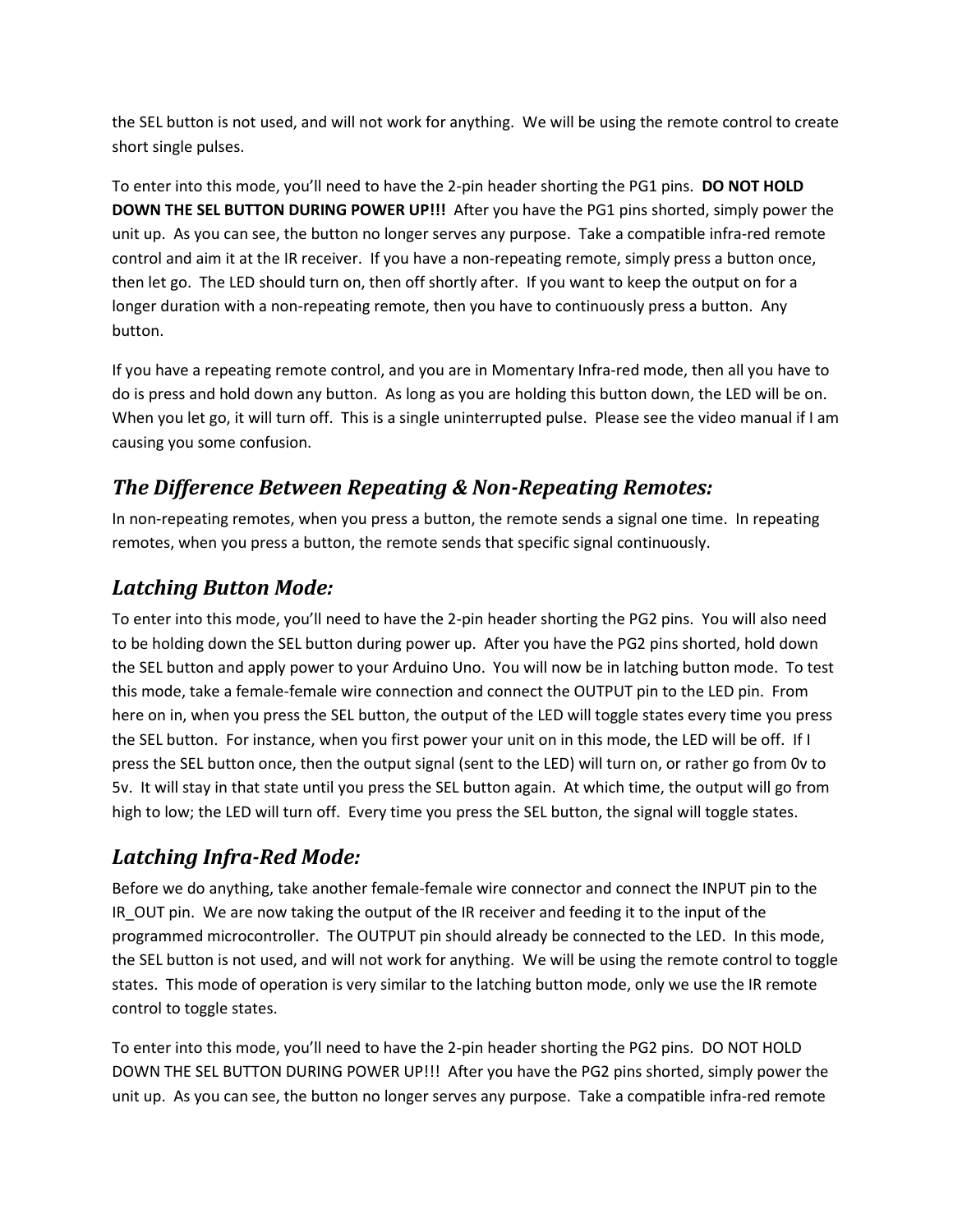control and aim it at the IR receiver. From here on in, every time you press a button on your compatible IR remote control, the output will toggle states. Just like in latching button mode; only you HAVE to use the infra-red remote control. Not the SEL button.

#### *The Arduino Uno Pins:*

All of the Arduino Uno pins are ALL still available and are NOT connected by default to any of the circuits on the ICU-Duino board. That is, with exception to the 5v and ground lines, which act to power the ICU-Duino shield. It is up to you to implement the functions of this shield. You also have a small prototyping area, which we suggest you find a use for =D

## **The Schematic Diagram:**



#### **PDF Download of Schematic:**

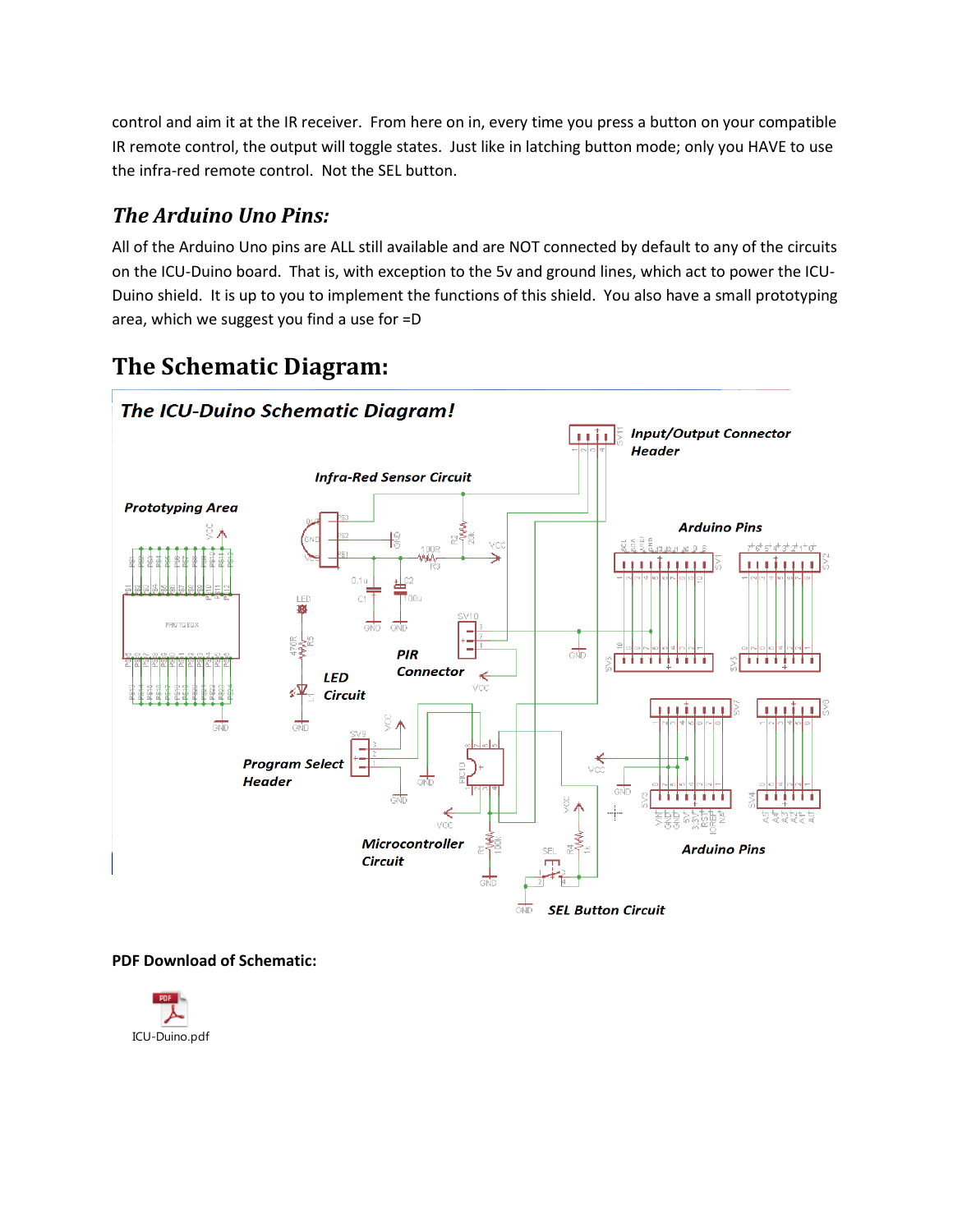## **Code Samples:**

In this section, I'm offering up a few pieces of sample code that relate to the ICU-Duino. I hope that you find them helpful. I also have videos to compliment the code.

### *PIR Motion Detector with Serial Monitor:*

In this video, I'll show you how to count how many times motion has been detected in your absence. Every time motion is detected, it will tell you on the Arduino Serial Monitor! **Youtube Video:** https://www.youtube.com/watch?v=czuXv5mFWio **Arduino Code:** 



#### *PIR Sensor Communicates with a 1602A LCD – Activate With Remote!*

In this video, you'll use your remote control to activate the program. From there, the LCD will tell you how many times motion has been detected. You need to have a 1602A LCD for this project. Many of you have LCDs coming to you as rewards. If not, they can be found on ebay for decent prices. **Youtube Video:** https://www.youtube.com/watch?v=8pEQGNr9PEg **Arduino Code:** 



## *Using A PIR Sensor, Infrared Remote Control, Relay Board, Resistor-Based Keypad & 1602A LCD As a Security System!*

This project requires the extra parts bundle offered as a reward for larger kickstarter pledges. If you do not have the relay board, the 1602A LCD, and the resistor based keypad, then this project will not apply directly to you. I apologize for the somewhat convoluted connection video. I hope that you gain enough information to make your connections with relative ease!

**Connection Video: https://www.youtube.com/watch?v=f5eegQ4NtWg**

**Demo Video: https://www.youtube.com/watch?v=YZ6qbV4nmwM**

**Arduino Code:**